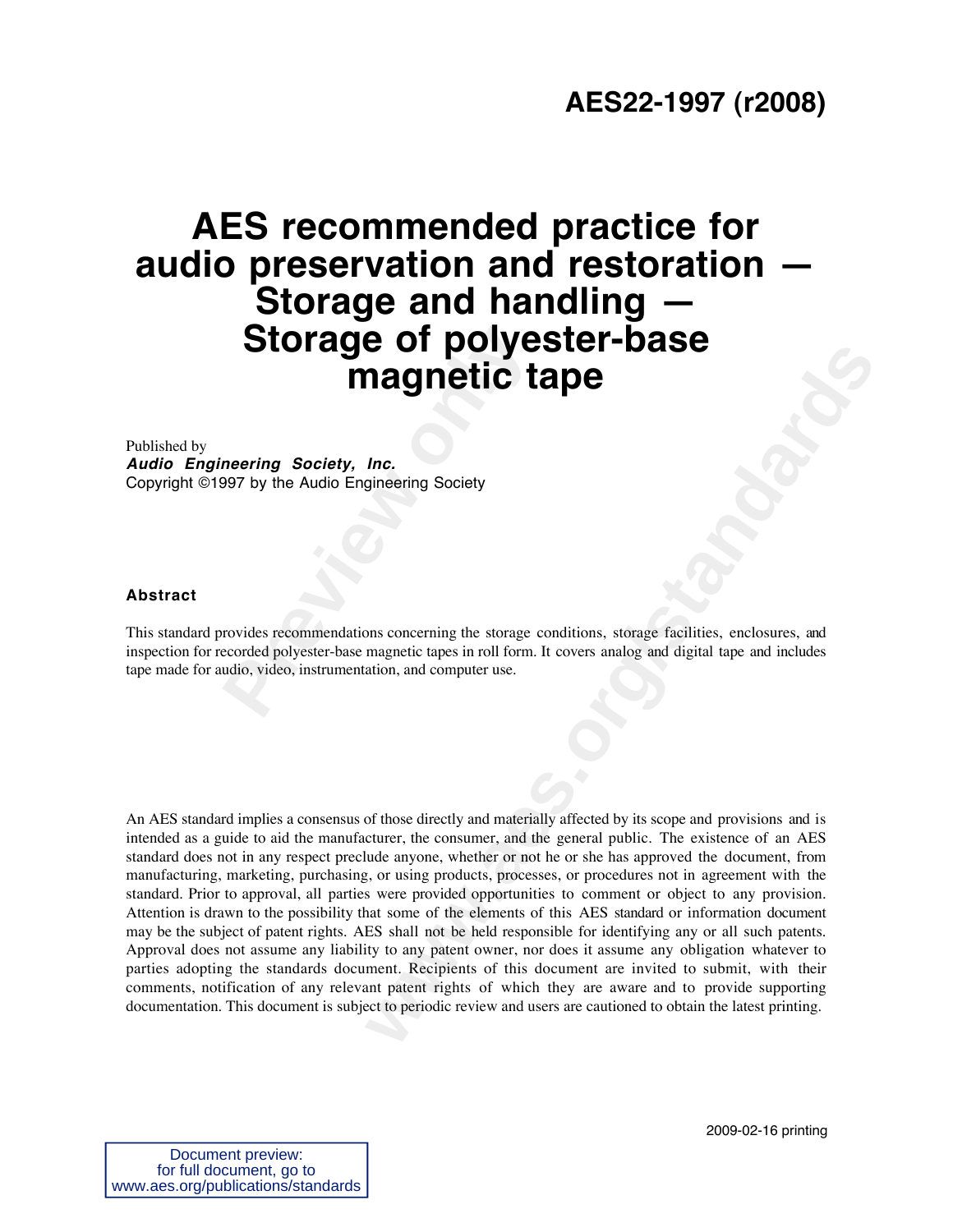$-2-$ 

#### **Table of Contents**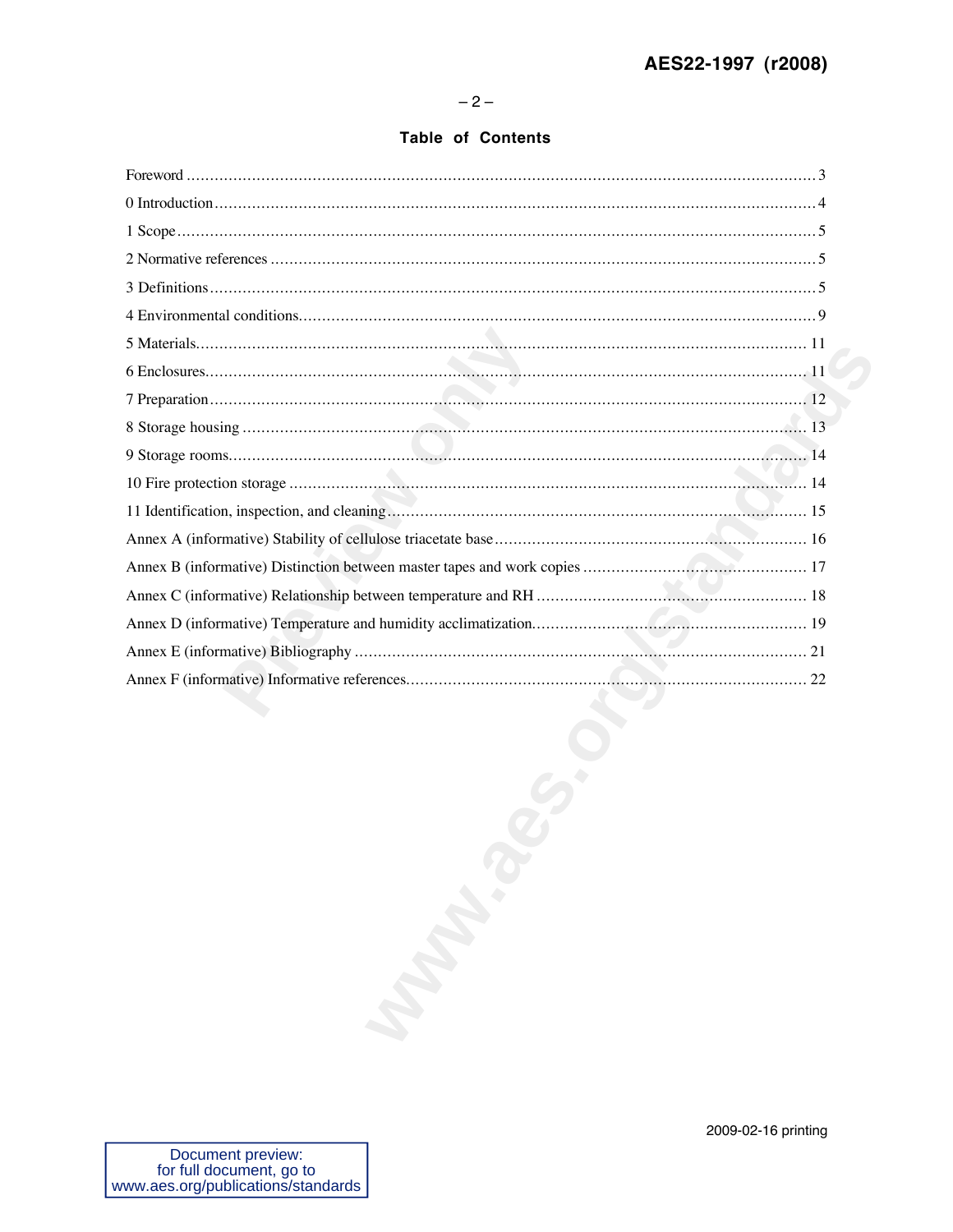#### **AES22-1997 (r2008)**

#### $-3-$

#### **Foreword**

[This foreword is not a part of *AES recommended practice for audio preservation and restoration — Storage and handling — Storage of polyester-base magnetic tape,* AES22-1997.]

This standard is concerned with the storage of magnetic tape on polyester base in roll form and covers analog and digital tape. It includes tape made for audio, video, instrumentation, and computer use.

-03 Subcommittee on Audio Preservation and Rest<br>committee IT9-5 on Stability of Electronic Imagin<br>mdard, the commission had the following members:<br>rke, Alan Calmes, Tom Cavanagh, Delos A. Eilers<br>ignac, Stephen P. Johnson, **which we define the magnity and the standard with the two standards** constrained in Collowing members: Peter Z. Adelskein (IT9 5 Chairman). George of Cavanagh, Dielos A. Filest, Jean-Marc Fontaine, Greatl Gibson (SC-03 so This standard was prepared by a joint technical commission of the Audio Engineering Society Standards Committee SC-03 Subcommittee on Audio Preservation and Restoration and the American National Standards Committee Subcommittee IT9-5 on Stability of Electronic Imaging Materials. At the time of completion of the draft of this standard, the commission had the following members: Peter Z. Adelstein (IT9-5 Chairman), George Boston, Jim Burke, Alan Calmes, Tom Cavanagh, Delos A. Eilers, Jean-Marc Fontaine, Gerald Gibson (SC-03 Chair), John Gignac, Stephen P. Johnson, Takashi Kirakawa, Fredrick Kolb, Jr., Fred Layn, John Mattarazzo, Daniel Matukewicz, Charles W. Mayn, Bill Murray, David Peelle, Fernando Podio, Daniel Queen (AESSC Secretary), A. Tulsi Ram (IT9-5 Secretary), Dietrich Schuller, Ted Sheldon, Michael Stamp, Susan Stinson, William Storm (SC-03 Chair Emeritus), Carl Talkington, Ron Uhlig, John Van Bogart, Don Veri, Bob Waelbroeck, Johanna Wellheiser, James Wheeler, Jim Wong, and Joe Wrobel. The commission was co-chaired by Storm and Adelstein.

Gerald Gibson Chair, AESSC SC-03 Subcommittee on Audio Preservation and Restoration 1995-09-20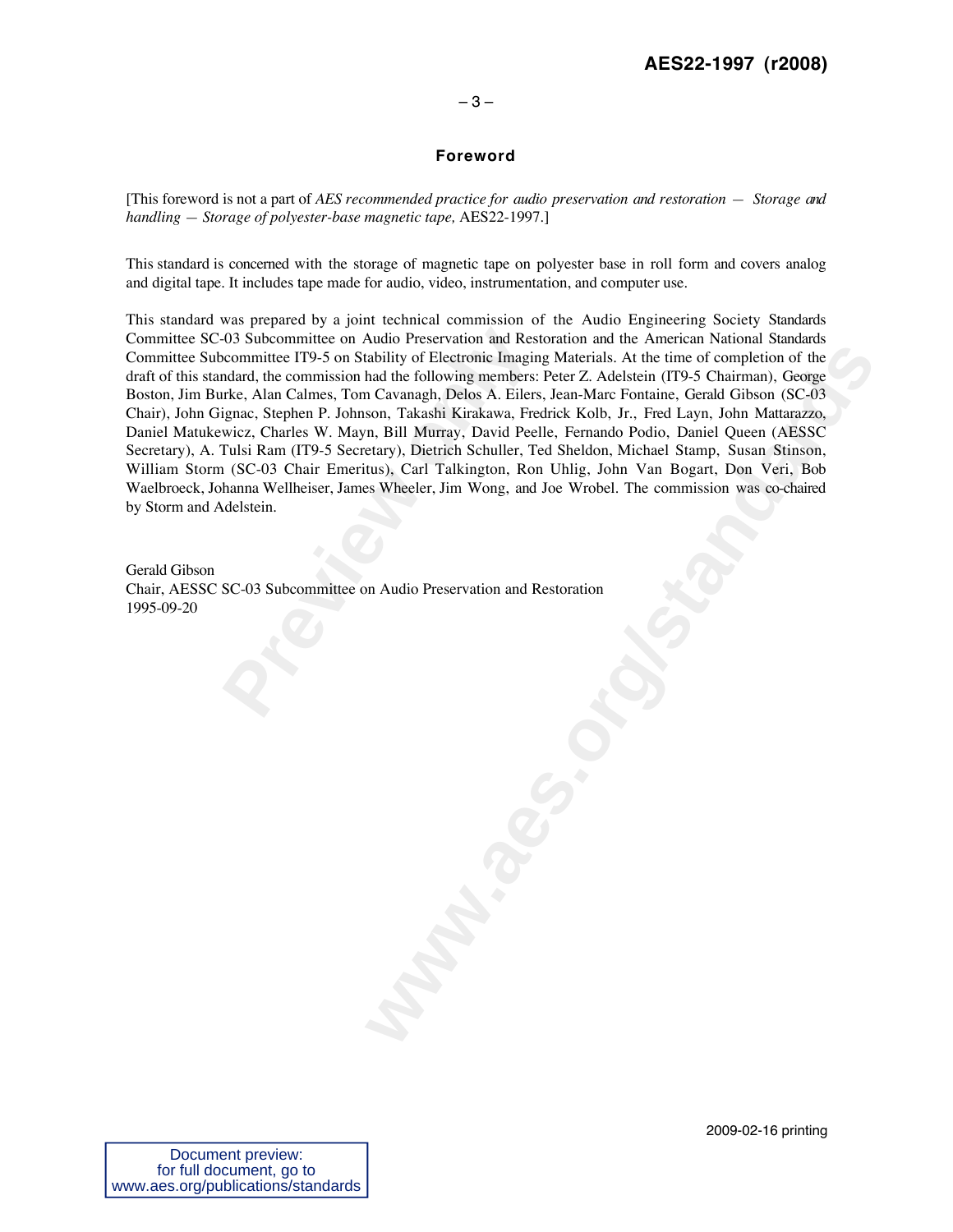### **AES recommended practice for audio preservation and restoration — Storage and handling — Storage of polyester-base magnetic tape**

#### **0 Introduction**

**Processingly and hand<br>
<b>Preview Storage and hand**<br> **Prage of polyester-base**<br> **Process and the Convergence of polyester-base**<br> **Process and the summangly as the recorded informations**<br> **Process**, and the magnetic tape is Magnetic tape is an important medium in the capturing of information and has had widespread use in audio, video, and computer applications over the past 60 years. Preservation of this information is becoming of increasing concern to society, particularly as the recorded information becomes older and frequently of greater value to libraries, archives, museums, government agencies, and commercial organizations. Magnetic tape is also widely used by individual consumers to preserve records of personal or entertainment value.

**www.aes.org/standards** The stability of magnetic tape is dependent upon that of the complete magnetic system. This includes stability of the tape itself, the equipment on which it is run, and, in some systems, the necessary software. It is recognized that tape records will eventually have to be copied or transferred to another material when the system that produced them becomes obsolete. Nevertheless, it is advantageous to prolong the tape life so it does not become the controlling factor. Although there have been many studies of tape stability, to date there does not exist a standard specification against which tape life can be evaluated. Likewise, standards are not available on the life expectancy of hardware and the problems associated with hardware wearing out or becoming obsolete. Therefore the best approach for tape users is to store magnetic tape under conditions that will extend its life and to handle tape so that it will not be subjected to stress and undergo physical breakdown during use. This standard addresses the concerns of storage.

A major component of magnetic tape is the plastic base. Early audio magnetic tape was manufactured on a variety of base materials, including paper and various esters of vinyl and cellulose. After extended storage, or storage under adverse conditions, some cellulose triacetate base decomposes and produces acetic acid (see annex A). However, in more recent years, since about 1960, magnetic material has been coated onto polyester base, which has excellent long-term stability.

The second component of magnetic tape is the oxide (or metal particle) and binder layer that determines the magnetic characteristics. A magnetic characteristic of importance in the aging behavior of tape is the development of print-through on analog tape. However, both research and use have clearly demonstrated that the critical concerns are primarily the change in physical properties, not the loss of magnetic characteristics. Upon use and upon aging, there may be changes in the friction properties, abrasivity, binder–base adhesion, and binder cohesion that render the tape inoperable. Many of these changes occur as a result of binder degradation. Unfortunately the user has no practical means to determine the stability of the composite tape and must rely on the studies of the manufacturer.